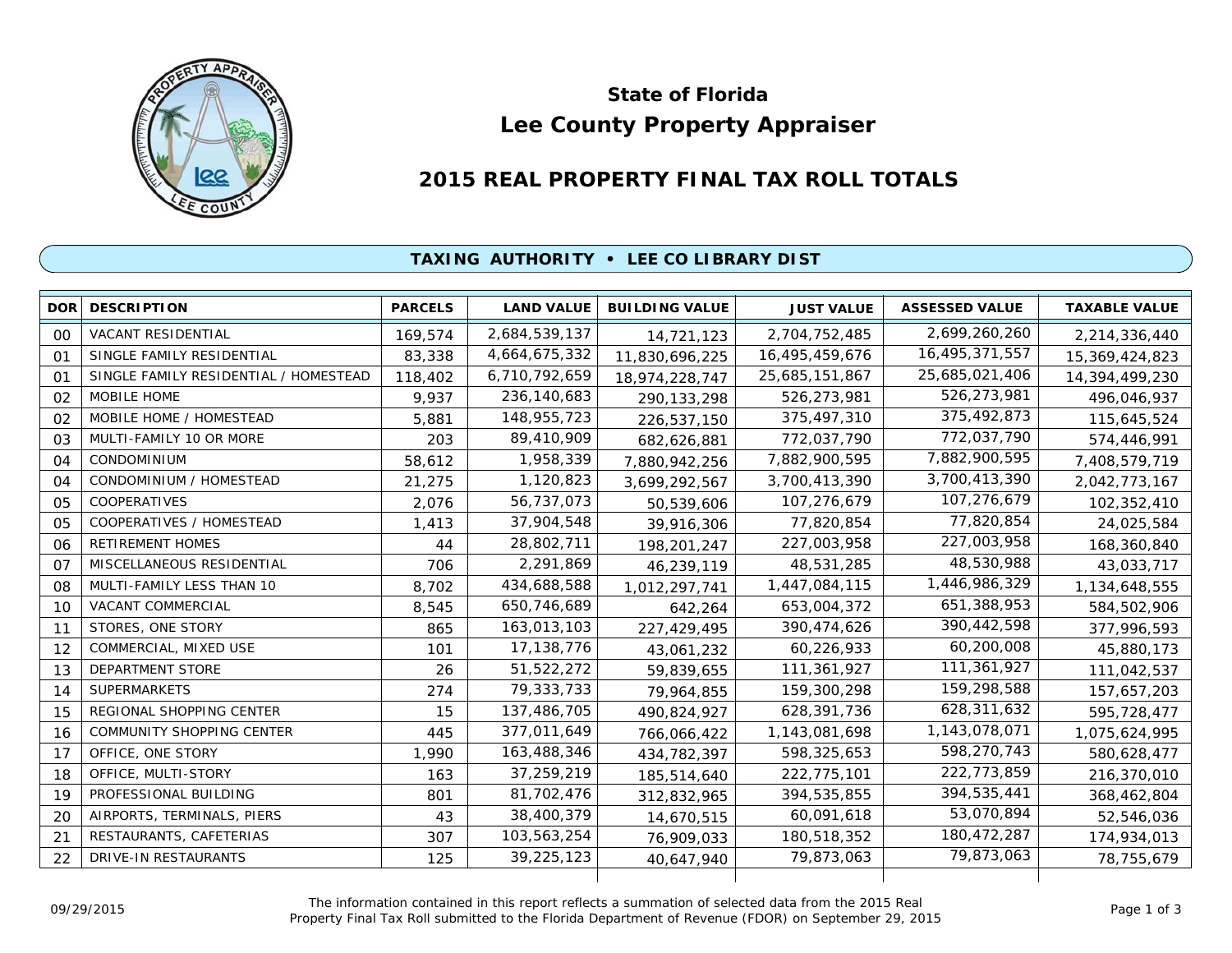#### **TAXING AUTHORITY • LEE CO LIBRARY DIST**

| 183,284,670<br>69,274,013<br>FINANCIAL INSTITUTIONS<br>183,284,670<br>23<br>199<br>114,010,657<br>6,034,970<br>285,708<br>6,034,970<br>INSURANCE COMPANY OFFICES<br>42<br>24<br>5,749,262<br>4,984,863<br>1,118,812<br>4,984,863<br>REPAIR SERVICE SHOPS<br>39<br>25<br>3,866,051<br>22,411,667<br>11,841,734<br>SERVICE STATIONS<br>22,411,667<br>26<br>66<br>10,569,933<br>298,265,330<br>141,872,656<br>AUTO SALES, REPAIR, ETC<br>596<br>298,652,721<br>27<br>156,392,674<br>458,397,010<br>PARKING LOTS, MH PARKS, ETC<br>331,786,385<br>458,422,921<br>28<br>147<br>126,610,625<br>76,488<br>60,368<br>WHOLESALE, PRODUCE, MFG<br>76,488<br>29<br>$\mathbf{1}$<br>16,120<br>1,382,414<br>863,153<br>FLORISTS, GREENHOUSES<br>1,382,414<br>8<br>30<br>519,261<br>677,963<br>567,702<br>677,963<br>DRIVE-IN THEATER, OPEN STADIUM<br>31<br>$\mathbf{1}$<br>110,261<br>23,812,694<br>7,694,644<br>23,812,694<br>32<br>ENCLOSED THEATER/AUDITORIUM<br>51<br>16,118,050<br>10,502,546<br>3,789,311<br>10,502,546<br>33<br>NIGHT CLUBS, LOUNGES, BARS<br>43<br>6,713,235<br>22,503,333<br>5,247,303<br>BOWLING ALLEYS, RINKS, ARENAS<br>22,503,333<br>34<br>14<br>17,256,030<br>21,974,174<br>11,112,996<br>TOURIST ATTRACTIONS<br>21,974,174<br>35<br>13<br>10,861,178<br>7,316,958<br>4,362,477<br>RACE TRACKS<br>37<br>7,316,958<br>$\mathbf{1}$<br>2,954,481<br>126, 172, 100<br>68,248,974<br>GOLF COURSE, DRIVING RANGE<br>126,546,878<br>38<br>123<br>57,923,126<br>575,787,837<br>95,245,629<br>HOTELS, MOTELS<br>138<br>575,867,293<br>39<br>480,542,208<br>90,896,508<br>90,399,927<br>VACANT INDUSTRIAL<br>644<br>90,940,914<br>40<br>496,581<br>93,518,434<br>LIGHT MANUFACTURING<br>31,148,420<br>93,518,434<br>41<br>172<br>62,370,014<br>3,750,094<br>1,642,530<br><b>HEAVY INDUSTRIAL</b><br>3,750,094<br>42<br>4<br>2,107,564<br>7,314,068<br>2,121,183<br>LUMBER YARDS, SAWMILLS<br>3<br>7,314,068<br>43<br>5,192,885<br>3,138,116<br>PACKING PLANTS<br>3<br>1,171,694<br>3,138,116<br>44<br>1,966,422<br>1,776,616<br>0<br>CANNERY, BREWERY, WINERY<br>1,776,616<br>17<br>45<br>1,776,616<br>664,666<br>172,163<br>OTHER FOOD PROCESSING<br>3<br>664,666<br>46<br>492,503<br>7,175,850<br>MINERAL PROCESSING<br>4,980,648<br>13<br>7,175,850<br>47<br>2,195,202<br>864,080,828<br>239, 767, 862<br>864,084,779<br>WAREHOUSING, DISTRIBUTION TERMINALS<br>2,583<br>48<br>624,312,966<br>9,800,541<br>OPEN STORAGE<br>7,164,804<br>9,800,541<br>49<br>40<br>2,635,737<br>12,349,345<br><b>CROPLAND CLASS I</b><br>6,941,886<br>71,833,960<br>51<br>121<br>5,407,459<br>150,998<br><b>CROPLAND CLASS II</b><br>150,998<br>3,313,700<br>52<br>$\mathbf{1}$<br>0<br>2,708,513<br>1,398,087<br>CROPLAND CLASS III<br>23,894,756<br>53<br>33<br>1,310,426<br>2,309,437<br>TIMBERLAND INDEX 90+<br>1,941,867<br>15,079,079<br>54<br>50<br>367,570<br>56,753,450<br>16,031,938<br><b>GRAZING LAND CLASS I</b><br>212,047,431<br>538<br>60<br>40,721,512 | <b>DOR</b> | <b>DESCRIPTION</b>           | <b>PARCELS</b> | <b>LAND VALUE</b> | <b>BUILDING VALUE</b> | <b>JUST VALUE</b> | <b>ASSESSED VALUE</b> | <b>TAXABLE VALUE</b> |
|-------------------------------------------------------------------------------------------------------------------------------------------------------------------------------------------------------------------------------------------------------------------------------------------------------------------------------------------------------------------------------------------------------------------------------------------------------------------------------------------------------------------------------------------------------------------------------------------------------------------------------------------------------------------------------------------------------------------------------------------------------------------------------------------------------------------------------------------------------------------------------------------------------------------------------------------------------------------------------------------------------------------------------------------------------------------------------------------------------------------------------------------------------------------------------------------------------------------------------------------------------------------------------------------------------------------------------------------------------------------------------------------------------------------------------------------------------------------------------------------------------------------------------------------------------------------------------------------------------------------------------------------------------------------------------------------------------------------------------------------------------------------------------------------------------------------------------------------------------------------------------------------------------------------------------------------------------------------------------------------------------------------------------------------------------------------------------------------------------------------------------------------------------------------------------------------------------------------------------------------------------------------------------------------------------------------------------------------------------------------------------------------------------------------------------------------------------------------------------------------------------------------------------------------------------------------------------------------------------------------------------------------------------------------------------------------------------------------------------------------------------------------------------------------------------------------------------------------------------------------------------------------------------------------------------------------------------------------|------------|------------------------------|----------------|-------------------|-----------------------|-------------------|-----------------------|----------------------|
|                                                                                                                                                                                                                                                                                                                                                                                                                                                                                                                                                                                                                                                                                                                                                                                                                                                                                                                                                                                                                                                                                                                                                                                                                                                                                                                                                                                                                                                                                                                                                                                                                                                                                                                                                                                                                                                                                                                                                                                                                                                                                                                                                                                                                                                                                                                                                                                                                                                                                                                                                                                                                                                                                                                                                                                                                                                                                                                                                                   |            |                              |                |                   |                       |                   |                       | 181,354,222          |
|                                                                                                                                                                                                                                                                                                                                                                                                                                                                                                                                                                                                                                                                                                                                                                                                                                                                                                                                                                                                                                                                                                                                                                                                                                                                                                                                                                                                                                                                                                                                                                                                                                                                                                                                                                                                                                                                                                                                                                                                                                                                                                                                                                                                                                                                                                                                                                                                                                                                                                                                                                                                                                                                                                                                                                                                                                                                                                                                                                   |            |                              |                |                   |                       |                   |                       | 5,701,842            |
|                                                                                                                                                                                                                                                                                                                                                                                                                                                                                                                                                                                                                                                                                                                                                                                                                                                                                                                                                                                                                                                                                                                                                                                                                                                                                                                                                                                                                                                                                                                                                                                                                                                                                                                                                                                                                                                                                                                                                                                                                                                                                                                                                                                                                                                                                                                                                                                                                                                                                                                                                                                                                                                                                                                                                                                                                                                                                                                                                                   |            |                              |                |                   |                       |                   |                       | 4,839,814            |
|                                                                                                                                                                                                                                                                                                                                                                                                                                                                                                                                                                                                                                                                                                                                                                                                                                                                                                                                                                                                                                                                                                                                                                                                                                                                                                                                                                                                                                                                                                                                                                                                                                                                                                                                                                                                                                                                                                                                                                                                                                                                                                                                                                                                                                                                                                                                                                                                                                                                                                                                                                                                                                                                                                                                                                                                                                                                                                                                                                   |            |                              |                |                   |                       |                   |                       | 22,034,972           |
|                                                                                                                                                                                                                                                                                                                                                                                                                                                                                                                                                                                                                                                                                                                                                                                                                                                                                                                                                                                                                                                                                                                                                                                                                                                                                                                                                                                                                                                                                                                                                                                                                                                                                                                                                                                                                                                                                                                                                                                                                                                                                                                                                                                                                                                                                                                                                                                                                                                                                                                                                                                                                                                                                                                                                                                                                                                                                                                                                                   |            |                              |                |                   |                       |                   |                       | 293,022,007          |
|                                                                                                                                                                                                                                                                                                                                                                                                                                                                                                                                                                                                                                                                                                                                                                                                                                                                                                                                                                                                                                                                                                                                                                                                                                                                                                                                                                                                                                                                                                                                                                                                                                                                                                                                                                                                                                                                                                                                                                                                                                                                                                                                                                                                                                                                                                                                                                                                                                                                                                                                                                                                                                                                                                                                                                                                                                                                                                                                                                   |            |                              |                |                   |                       |                   |                       | 454,659,804          |
|                                                                                                                                                                                                                                                                                                                                                                                                                                                                                                                                                                                                                                                                                                                                                                                                                                                                                                                                                                                                                                                                                                                                                                                                                                                                                                                                                                                                                                                                                                                                                                                                                                                                                                                                                                                                                                                                                                                                                                                                                                                                                                                                                                                                                                                                                                                                                                                                                                                                                                                                                                                                                                                                                                                                                                                                                                                                                                                                                                   |            |                              |                |                   |                       |                   |                       | 76,488               |
|                                                                                                                                                                                                                                                                                                                                                                                                                                                                                                                                                                                                                                                                                                                                                                                                                                                                                                                                                                                                                                                                                                                                                                                                                                                                                                                                                                                                                                                                                                                                                                                                                                                                                                                                                                                                                                                                                                                                                                                                                                                                                                                                                                                                                                                                                                                                                                                                                                                                                                                                                                                                                                                                                                                                                                                                                                                                                                                                                                   |            |                              |                |                   |                       |                   |                       | 1,360,575            |
|                                                                                                                                                                                                                                                                                                                                                                                                                                                                                                                                                                                                                                                                                                                                                                                                                                                                                                                                                                                                                                                                                                                                                                                                                                                                                                                                                                                                                                                                                                                                                                                                                                                                                                                                                                                                                                                                                                                                                                                                                                                                                                                                                                                                                                                                                                                                                                                                                                                                                                                                                                                                                                                                                                                                                                                                                                                                                                                                                                   |            |                              |                |                   |                       |                   |                       | 677,963              |
|                                                                                                                                                                                                                                                                                                                                                                                                                                                                                                                                                                                                                                                                                                                                                                                                                                                                                                                                                                                                                                                                                                                                                                                                                                                                                                                                                                                                                                                                                                                                                                                                                                                                                                                                                                                                                                                                                                                                                                                                                                                                                                                                                                                                                                                                                                                                                                                                                                                                                                                                                                                                                                                                                                                                                                                                                                                                                                                                                                   |            |                              |                |                   |                       |                   |                       | 15,400,472           |
|                                                                                                                                                                                                                                                                                                                                                                                                                                                                                                                                                                                                                                                                                                                                                                                                                                                                                                                                                                                                                                                                                                                                                                                                                                                                                                                                                                                                                                                                                                                                                                                                                                                                                                                                                                                                                                                                                                                                                                                                                                                                                                                                                                                                                                                                                                                                                                                                                                                                                                                                                                                                                                                                                                                                                                                                                                                                                                                                                                   |            |                              |                |                   |                       |                   |                       | 10,217,219           |
|                                                                                                                                                                                                                                                                                                                                                                                                                                                                                                                                                                                                                                                                                                                                                                                                                                                                                                                                                                                                                                                                                                                                                                                                                                                                                                                                                                                                                                                                                                                                                                                                                                                                                                                                                                                                                                                                                                                                                                                                                                                                                                                                                                                                                                                                                                                                                                                                                                                                                                                                                                                                                                                                                                                                                                                                                                                                                                                                                                   |            |                              |                |                   |                       |                   |                       | 22,497,688           |
|                                                                                                                                                                                                                                                                                                                                                                                                                                                                                                                                                                                                                                                                                                                                                                                                                                                                                                                                                                                                                                                                                                                                                                                                                                                                                                                                                                                                                                                                                                                                                                                                                                                                                                                                                                                                                                                                                                                                                                                                                                                                                                                                                                                                                                                                                                                                                                                                                                                                                                                                                                                                                                                                                                                                                                                                                                                                                                                                                                   |            |                              |                |                   |                       |                   |                       | 20,943,456           |
|                                                                                                                                                                                                                                                                                                                                                                                                                                                                                                                                                                                                                                                                                                                                                                                                                                                                                                                                                                                                                                                                                                                                                                                                                                                                                                                                                                                                                                                                                                                                                                                                                                                                                                                                                                                                                                                                                                                                                                                                                                                                                                                                                                                                                                                                                                                                                                                                                                                                                                                                                                                                                                                                                                                                                                                                                                                                                                                                                                   |            |                              |                |                   |                       |                   |                       | 7,025,458            |
|                                                                                                                                                                                                                                                                                                                                                                                                                                                                                                                                                                                                                                                                                                                                                                                                                                                                                                                                                                                                                                                                                                                                                                                                                                                                                                                                                                                                                                                                                                                                                                                                                                                                                                                                                                                                                                                                                                                                                                                                                                                                                                                                                                                                                                                                                                                                                                                                                                                                                                                                                                                                                                                                                                                                                                                                                                                                                                                                                                   |            |                              |                |                   |                       |                   |                       | 124,072,302          |
|                                                                                                                                                                                                                                                                                                                                                                                                                                                                                                                                                                                                                                                                                                                                                                                                                                                                                                                                                                                                                                                                                                                                                                                                                                                                                                                                                                                                                                                                                                                                                                                                                                                                                                                                                                                                                                                                                                                                                                                                                                                                                                                                                                                                                                                                                                                                                                                                                                                                                                                                                                                                                                                                                                                                                                                                                                                                                                                                                                   |            |                              |                |                   |                       |                   |                       | 428,452,162          |
|                                                                                                                                                                                                                                                                                                                                                                                                                                                                                                                                                                                                                                                                                                                                                                                                                                                                                                                                                                                                                                                                                                                                                                                                                                                                                                                                                                                                                                                                                                                                                                                                                                                                                                                                                                                                                                                                                                                                                                                                                                                                                                                                                                                                                                                                                                                                                                                                                                                                                                                                                                                                                                                                                                                                                                                                                                                                                                                                                                   |            |                              |                |                   |                       |                   |                       | 88,592,539           |
|                                                                                                                                                                                                                                                                                                                                                                                                                                                                                                                                                                                                                                                                                                                                                                                                                                                                                                                                                                                                                                                                                                                                                                                                                                                                                                                                                                                                                                                                                                                                                                                                                                                                                                                                                                                                                                                                                                                                                                                                                                                                                                                                                                                                                                                                                                                                                                                                                                                                                                                                                                                                                                                                                                                                                                                                                                                                                                                                                                   |            |                              |                |                   |                       |                   |                       | 91,842,053           |
|                                                                                                                                                                                                                                                                                                                                                                                                                                                                                                                                                                                                                                                                                                                                                                                                                                                                                                                                                                                                                                                                                                                                                                                                                                                                                                                                                                                                                                                                                                                                                                                                                                                                                                                                                                                                                                                                                                                                                                                                                                                                                                                                                                                                                                                                                                                                                                                                                                                                                                                                                                                                                                                                                                                                                                                                                                                                                                                                                                   |            |                              |                |                   |                       |                   |                       | 3,667,025            |
|                                                                                                                                                                                                                                                                                                                                                                                                                                                                                                                                                                                                                                                                                                                                                                                                                                                                                                                                                                                                                                                                                                                                                                                                                                                                                                                                                                                                                                                                                                                                                                                                                                                                                                                                                                                                                                                                                                                                                                                                                                                                                                                                                                                                                                                                                                                                                                                                                                                                                                                                                                                                                                                                                                                                                                                                                                                                                                                                                                   |            |                              |                |                   |                       |                   |                       | 7,221,349            |
|                                                                                                                                                                                                                                                                                                                                                                                                                                                                                                                                                                                                                                                                                                                                                                                                                                                                                                                                                                                                                                                                                                                                                                                                                                                                                                                                                                                                                                                                                                                                                                                                                                                                                                                                                                                                                                                                                                                                                                                                                                                                                                                                                                                                                                                                                                                                                                                                                                                                                                                                                                                                                                                                                                                                                                                                                                                                                                                                                                   |            |                              |                |                   |                       |                   |                       | 3,138,116            |
|                                                                                                                                                                                                                                                                                                                                                                                                                                                                                                                                                                                                                                                                                                                                                                                                                                                                                                                                                                                                                                                                                                                                                                                                                                                                                                                                                                                                                                                                                                                                                                                                                                                                                                                                                                                                                                                                                                                                                                                                                                                                                                                                                                                                                                                                                                                                                                                                                                                                                                                                                                                                                                                                                                                                                                                                                                                                                                                                                                   |            |                              |                |                   |                       |                   |                       | 1,625,064            |
|                                                                                                                                                                                                                                                                                                                                                                                                                                                                                                                                                                                                                                                                                                                                                                                                                                                                                                                                                                                                                                                                                                                                                                                                                                                                                                                                                                                                                                                                                                                                                                                                                                                                                                                                                                                                                                                                                                                                                                                                                                                                                                                                                                                                                                                                                                                                                                                                                                                                                                                                                                                                                                                                                                                                                                                                                                                                                                                                                                   |            |                              |                |                   |                       |                   |                       | 631,705              |
|                                                                                                                                                                                                                                                                                                                                                                                                                                                                                                                                                                                                                                                                                                                                                                                                                                                                                                                                                                                                                                                                                                                                                                                                                                                                                                                                                                                                                                                                                                                                                                                                                                                                                                                                                                                                                                                                                                                                                                                                                                                                                                                                                                                                                                                                                                                                                                                                                                                                                                                                                                                                                                                                                                                                                                                                                                                                                                                                                                   |            |                              |                |                   |                       |                   |                       | 6,974,395            |
|                                                                                                                                                                                                                                                                                                                                                                                                                                                                                                                                                                                                                                                                                                                                                                                                                                                                                                                                                                                                                                                                                                                                                                                                                                                                                                                                                                                                                                                                                                                                                                                                                                                                                                                                                                                                                                                                                                                                                                                                                                                                                                                                                                                                                                                                                                                                                                                                                                                                                                                                                                                                                                                                                                                                                                                                                                                                                                                                                                   |            |                              |                |                   |                       |                   |                       | 824,306,437          |
|                                                                                                                                                                                                                                                                                                                                                                                                                                                                                                                                                                                                                                                                                                                                                                                                                                                                                                                                                                                                                                                                                                                                                                                                                                                                                                                                                                                                                                                                                                                                                                                                                                                                                                                                                                                                                                                                                                                                                                                                                                                                                                                                                                                                                                                                                                                                                                                                                                                                                                                                                                                                                                                                                                                                                                                                                                                                                                                                                                   |            |                              |                |                   |                       |                   |                       | 9,618,605            |
|                                                                                                                                                                                                                                                                                                                                                                                                                                                                                                                                                                                                                                                                                                                                                                                                                                                                                                                                                                                                                                                                                                                                                                                                                                                                                                                                                                                                                                                                                                                                                                                                                                                                                                                                                                                                                                                                                                                                                                                                                                                                                                                                                                                                                                                                                                                                                                                                                                                                                                                                                                                                                                                                                                                                                                                                                                                                                                                                                                   |            |                              |                |                   |                       |                   |                       | 10,700,209           |
|                                                                                                                                                                                                                                                                                                                                                                                                                                                                                                                                                                                                                                                                                                                                                                                                                                                                                                                                                                                                                                                                                                                                                                                                                                                                                                                                                                                                                                                                                                                                                                                                                                                                                                                                                                                                                                                                                                                                                                                                                                                                                                                                                                                                                                                                                                                                                                                                                                                                                                                                                                                                                                                                                                                                                                                                                                                                                                                                                                   |            |                              |                |                   |                       |                   |                       | 150,998              |
|                                                                                                                                                                                                                                                                                                                                                                                                                                                                                                                                                                                                                                                                                                                                                                                                                                                                                                                                                                                                                                                                                                                                                                                                                                                                                                                                                                                                                                                                                                                                                                                                                                                                                                                                                                                                                                                                                                                                                                                                                                                                                                                                                                                                                                                                                                                                                                                                                                                                                                                                                                                                                                                                                                                                                                                                                                                                                                                                                                   |            |                              |                |                   |                       |                   |                       | 2,173,256            |
|                                                                                                                                                                                                                                                                                                                                                                                                                                                                                                                                                                                                                                                                                                                                                                                                                                                                                                                                                                                                                                                                                                                                                                                                                                                                                                                                                                                                                                                                                                                                                                                                                                                                                                                                                                                                                                                                                                                                                                                                                                                                                                                                                                                                                                                                                                                                                                                                                                                                                                                                                                                                                                                                                                                                                                                                                                                                                                                                                                   |            |                              |                |                   |                       |                   |                       | 2,058,494            |
|                                                                                                                                                                                                                                                                                                                                                                                                                                                                                                                                                                                                                                                                                                                                                                                                                                                                                                                                                                                                                                                                                                                                                                                                                                                                                                                                                                                                                                                                                                                                                                                                                                                                                                                                                                                                                                                                                                                                                                                                                                                                                                                                                                                                                                                                                                                                                                                                                                                                                                                                                                                                                                                                                                                                                                                                                                                                                                                                                                   |            |                              |                |                   |                       |                   |                       | 38,899,812           |
|                                                                                                                                                                                                                                                                                                                                                                                                                                                                                                                                                                                                                                                                                                                                                                                                                                                                                                                                                                                                                                                                                                                                                                                                                                                                                                                                                                                                                                                                                                                                                                                                                                                                                                                                                                                                                                                                                                                                                                                                                                                                                                                                                                                                                                                                                                                                                                                                                                                                                                                                                                                                                                                                                                                                                                                                                                                                                                                                                                   | 61         | <b>GRAZING LAND CLASS II</b> | 688            | 15,390,167        | 34,667,587            | 218,336,317       | 50,057,754            | 30,433,123           |
| 12,548,831<br>5,592,452<br><b>GRAZING LAND CLASS III</b><br>254<br>83,007,806<br>62<br>6,956,379                                                                                                                                                                                                                                                                                                                                                                                                                                                                                                                                                                                                                                                                                                                                                                                                                                                                                                                                                                                                                                                                                                                                                                                                                                                                                                                                                                                                                                                                                                                                                                                                                                                                                                                                                                                                                                                                                                                                                                                                                                                                                                                                                                                                                                                                                                                                                                                                                                                                                                                                                                                                                                                                                                                                                                                                                                                                  |            |                              |                |                   |                       |                   |                       | 9,043,727            |
| 4,182,105<br>1,009,939<br><b>GRAZING LAND CLASS IV</b><br>18,795,976<br>65<br>63<br>3,172,166                                                                                                                                                                                                                                                                                                                                                                                                                                                                                                                                                                                                                                                                                                                                                                                                                                                                                                                                                                                                                                                                                                                                                                                                                                                                                                                                                                                                                                                                                                                                                                                                                                                                                                                                                                                                                                                                                                                                                                                                                                                                                                                                                                                                                                                                                                                                                                                                                                                                                                                                                                                                                                                                                                                                                                                                                                                                     |            |                              |                |                   |                       |                   |                       | 2,805,444            |
| 3,606,894<br><b>GRAZING LAND CLASS V</b><br>1,618,334<br>55,008,898<br>64<br>96<br>1,988,560                                                                                                                                                                                                                                                                                                                                                                                                                                                                                                                                                                                                                                                                                                                                                                                                                                                                                                                                                                                                                                                                                                                                                                                                                                                                                                                                                                                                                                                                                                                                                                                                                                                                                                                                                                                                                                                                                                                                                                                                                                                                                                                                                                                                                                                                                                                                                                                                                                                                                                                                                                                                                                                                                                                                                                                                                                                                      |            |                              |                |                   |                       |                   |                       | 2,861,424            |

The information contained in this report reflects a summation of selected data from the 2015 Real Property Final Tax Roll submitted to the Florida Department of Revenue (FDOR) on September 29, 2015 09/29/2015 Page 2 of 3